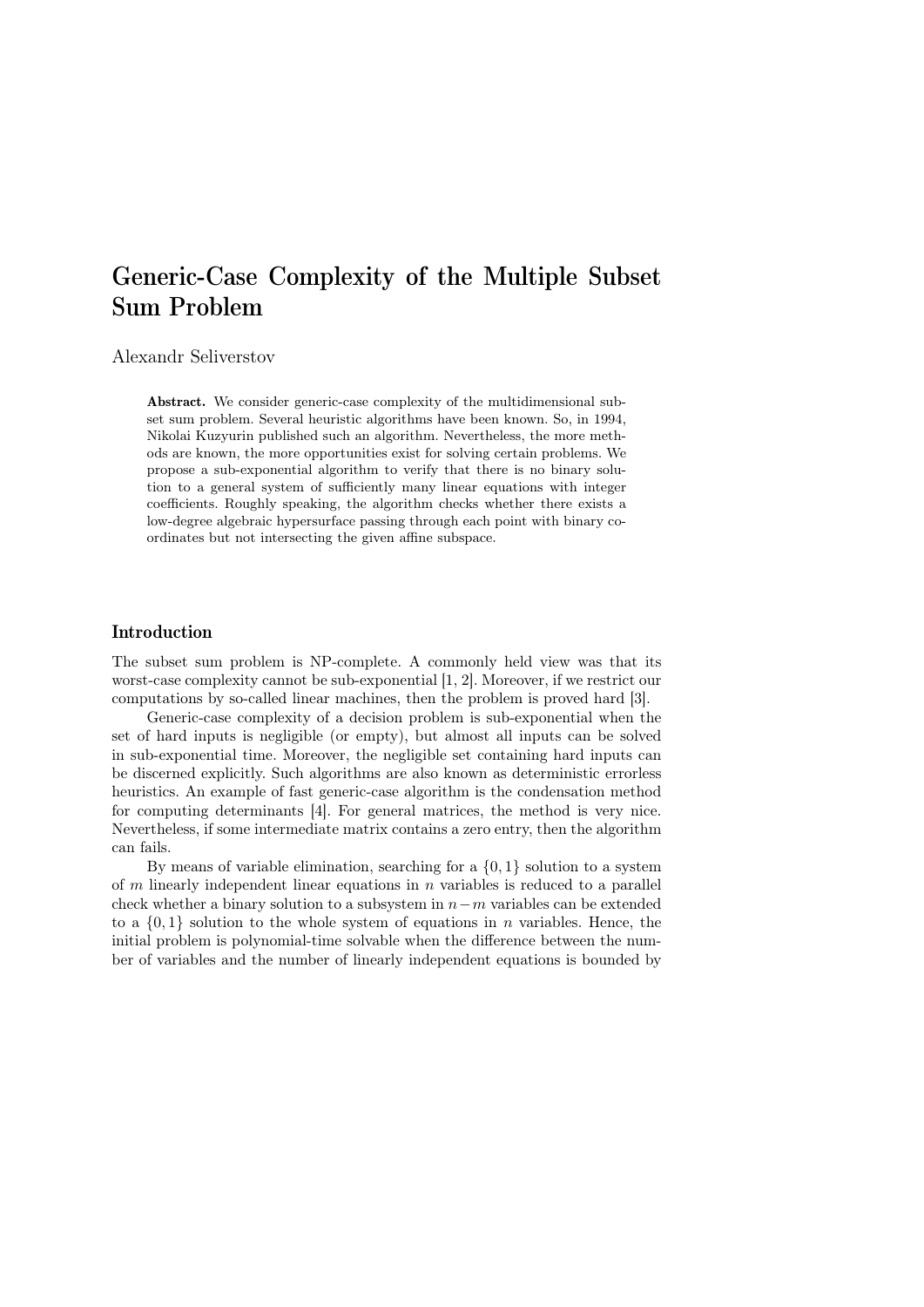#### 2 Alexandr Seliverstov

a function of the type  $n - m = O(\log_2 n)$ . In this work, we consider generic-case complexity when both  $m$  and difference  $n - m$  are sufficiently large.

#### The Kuzyurin Algorithm

Let us denote by A a  $m \times n$  matrix with nonnegative entries and by **b** a column. One can enumerate all  $\{0, 1\}$  solutions to the system of inequalities  $A\mathbf{x} \leq \mathbf{b}$  using dynamic programming. If  $m > 9 \log_2 n$  and some assumptions about the distribution of the entry values hold, then the average number of  $\{0, 1\}$  solutions is polynomially bounded. Therefore, all solutions can be found in average polynomial time [5]. The proof is based on the tail bounds of the binomial distribution. Next, one can verify whether a  $\{0, 1\}$  solution to the system of equations  $A\mathbf{x} = \mathbf{b}$ exists. The crucial limitation on the applicability of the Kuzyurin algorithm is the requirement of nonnegativity of the matrix entries. Of course, any system of linear equations can be reduced to another system with nonnegative coefficients, but the distribution is warped.

#### Low-density Problems

Let the density of an instance of the subset sum problem with positive integer coefficients  $a_k$  be defined by  $\frac{n}{\log_2 \max_k a_k}$ . A polynomial-time algorithm is known for solving almost all instances of sufficiently low density using a subroutine for finding the shortest nonzero vector in a lattice [6, 7]. The multiple low-density problems are considered too [8].

## 1. Our Main Algorithm

Within the context of the generic-case complexity, we consider machines having three halting states. So, the machine not only rejects or accepts an input, but it can also halt in the vague halting state. The latter means denial of response. But such a failure is possible only on a small fraction of inputs.

Theorem 1. There exist both constant c and machine with the vague halting state such that for all positive integers  $d \geq 2$ , n, and  $m < n$  satisfying the inequality  $(n - m + d)(n - m + d - 1) \leq m d(d - 1)$  and for every m-tuple of linear forms  $\ell_j (x_0, \ldots, x_{n-m})$ , where  $n - m < j \leq n$ , the machine either rejects the input or halts in the vague halting state in  $O(n^{cd})$  arithmetic operations. If the machine rejects the input, then there is no  $\{0,1\}$  solution to the system of all inhomogeneous equations of the type  $x_j = \ell_j (1, x_1, \ldots, x_{n-m})$ . Moreover, for every applicable integers d, n, and m, there exists a nonzero polynomial of degree at most  $n^2(n-m+1)^{2d-4}$  in coefficients of all the linear forms  $\ell_j$  such that if the machine halts in the vague halting state, then the polynomial vanishes.

*Proof.* The algorithm (Fig. 1) verifies whether there exists a solution to a system of linear equations in at most  $n(n-m+1)^{d-2}$  unknowns  $\lambda_{tk}$  and  $\lambda_{tj}$ . The sufficient condition for the solvability is the full rank of a matrix. Of course, the rank can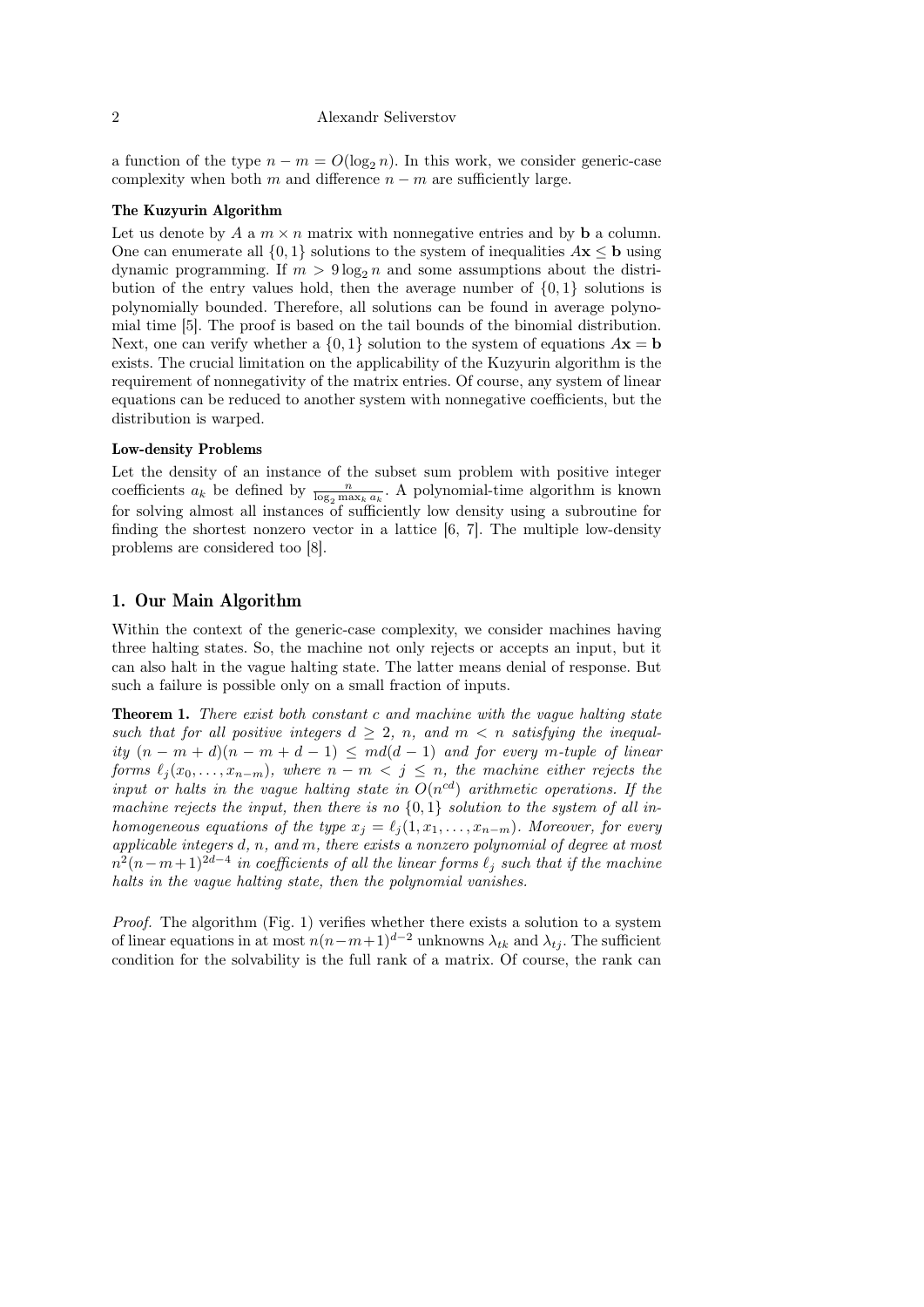FIGURE 1. Checking whether the system has no  $\{0, 1\}$  solution. **Input:** Both integer  $d \geq 2$  and set of m linear forms  $\ell_j$  in  $n - m + 1$  variables. if there exist numbers  $\lambda_{ik}$  and  $\lambda_{ij}$  such that

$$
\sum_{t} \left( \sum_{k=1}^{n-m} \lambda_{tk} x_k (x_k - x_0) + \sum_{j=n-m+1}^{n} \lambda_{tj} \ell_j (\ell_j - x_0) \right) g_t = x_0^d,
$$

where  $g_t$  is the t-th monomial of degree  $d-2$  in variables  $x_0, \ldots, x_{n-m}$ then the machine rejects the input

else the machine halts in the vague halting state.

be calculated easily. But a weaker sufficient condition is that a largest minor does not vanish. The minor is a polynomial in matrix entries. An entry is a polynomial of degree at most two in coefficients of linear forms  $\ell_j$ . Thus, the minor is a polynomial of degree at most  $n^2(n-m+1)^{2d-4}$ . This polynomial does not vanish  $\Box$ identically.

Roughly speaking, the algorithm checks whether there exists a hypersurface passing through each {0, 1} point but not intersecting the given affine subspace. Therefore, for given d, if the algorithm rejects a subsystem, then it rejects the whole system too.

If  $n - m = O(\sqrt{n})$ , then one can use a constant degree d. Thus, generic-case complexity is polynomial, cf. [9].

Theorem 2. There exist both constant c and machine with the vague halting state such that for all positive integers  $n > m \geq 4 \log_2^4 n$  and for every m-tuple of linear forms  $\ell_j (x_0, \ldots, x_{n-m})$ , where  $n - m < j \leq n$ , the machine either rejects the input or halts in the vague halting state in  $O(2^{cn/\log n})$  arithmetic operations. If the machine rejects the input, then there is no  $\{0,1\}$  solution to the system of all inhomogeneous equations of the type  $x_j = \ell_j (1, x_1, \ldots, x_{n-m})$ . Moreover, for every applicable integers n and m, if all coefficients of forms  $\ell_j$  picked independently and uniformly at random from a set of cardinality  $(1/\varepsilon)4^{\lceil n/\log_2 n \rceil}$ , then the machine halts in the vague halting state with probability at most  $\varepsilon$ .

*Proof.* Let us use Theorem 1 with parameter  $d = \lfloor n/\log_2^2 n \rfloor$ . There exists a nonzero polynomial of degree at most  $4^{n/\log_2 n}$  in coefficients of all the linear forms  $\ell_i$  such that if the machine halts in the vague halting state, then the polynomial vanishes. In accordance with the Schwartz–Zippel lemma, the machine halts in the vague halting state with probability at most  $\varepsilon$ .